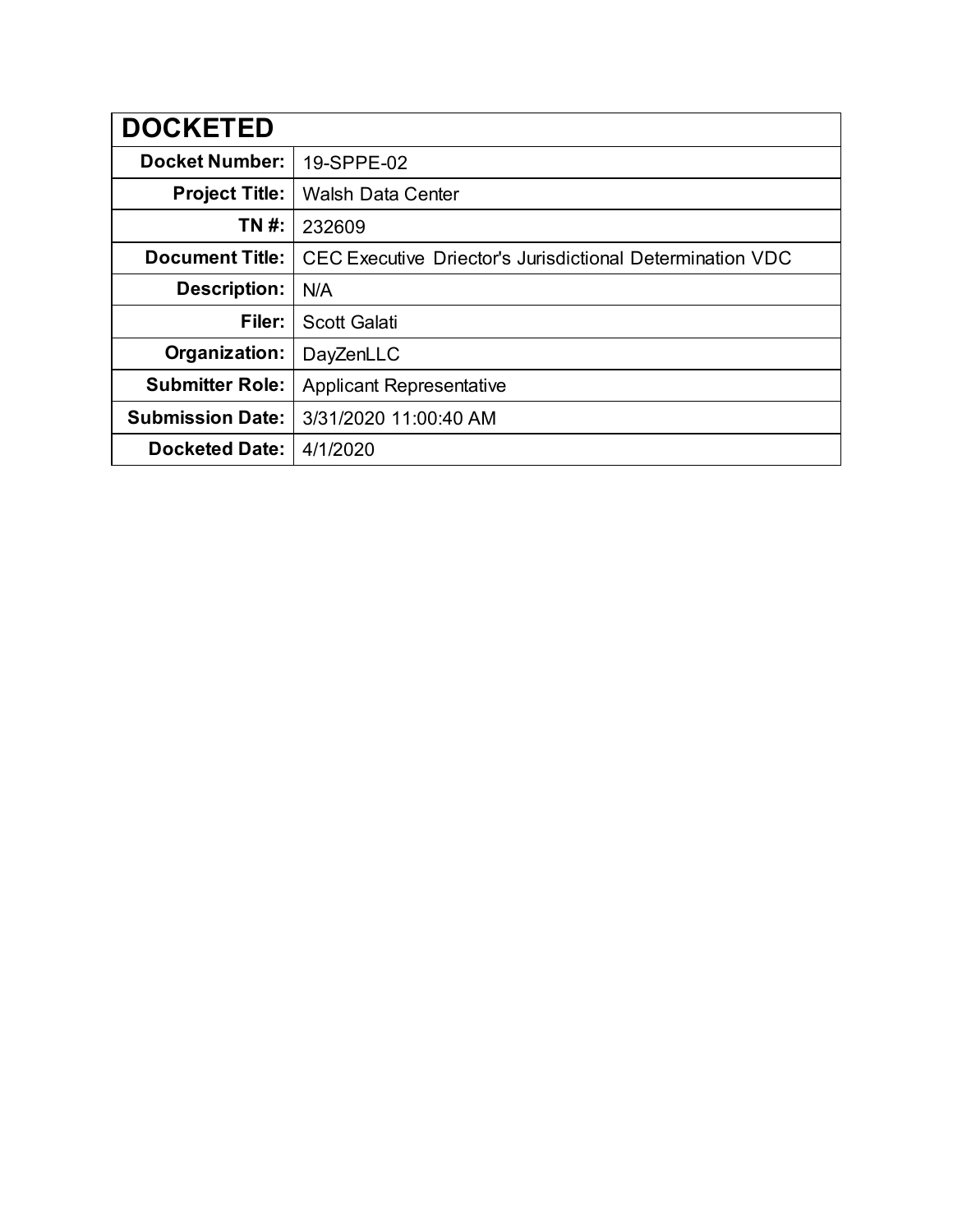## **STATE OF CALIFORNIA- NATURAL RESOURCES AGENCY**

EDMUND G. **BROWN** JR., Governor

CALIFORNIA ENERGY COMMISSION **1516 NINTH** STREET **SACRAMENTO, CA 95814-5512**  www.energy.ca.gov



August25,2017

Mr. Matt Silvers, Director of Operations Vantage Data Centers 2820 Northwestern Parkway Santa Clara, CA 95051

## **JURISDICTIONAL DETERMINATION FOR VANTAGE DATA CENTERS V4 AND VS**

Dear Mr. Silvers:

The California Energy Commission has been asked to analyze whether Vantage. Data Centers' (Vantage) expansion on its Santa Clara campus, would possibly bring the facility under Energy Commission jurisdiction as a thermal power plant of 50 megawatts (MW) or more.

As a general matter, the Energy Commission has permitting jurisdiction over any thermal power plant with a generating capacity of 50 megawatts (MW) or more. (Pub. Resources Code, §§ 25110, 25120, 25500) Vantage Data Centers operates data centers in California and Washington, several of which (V1-V4) are currently located on two adjacent parcels in Santa Clara, California. The company is also in the process of constructing another data center (V5) at this location.<sup>1</sup> For reliability purposes, these data centers use diesel-fired back-up generators to maintain operation in case of interruption of electrical service from the grid. If these generators were considered together to constitute a project of 50 MW or more, the Energy Commission would have jurisdiction. Staff has concluded that V1-V3 should not be considered as part of the same project as V4 and V5 as it does not appear that they were part of a foreseeable plan of development and, therefore, do not together constitute the same project. Units V1-V3 were expanded or constructed at various times in 2011 and there is no information or evidence that units V4 and V5 were contemplated or planned at that time.

With regard to data centers V4 and V5, it is unnecessary to determine whether they should be considered the same or separate projects because even if combined their generation is insufficient to trigger Energy Commission jurisdiction pursuant to section 2003 of title 20 of the California Code of Regulations.

 $<sup>1</sup>$  Staff had previously concluded that another data center (V6) should be considered separately for</sup> several reasons, including that it is on a parcel non-contiguous with the other units and it is connected to the grid through a different substation, and, therefore, its back-up generators would be triggered by a different event than those of V1-5.